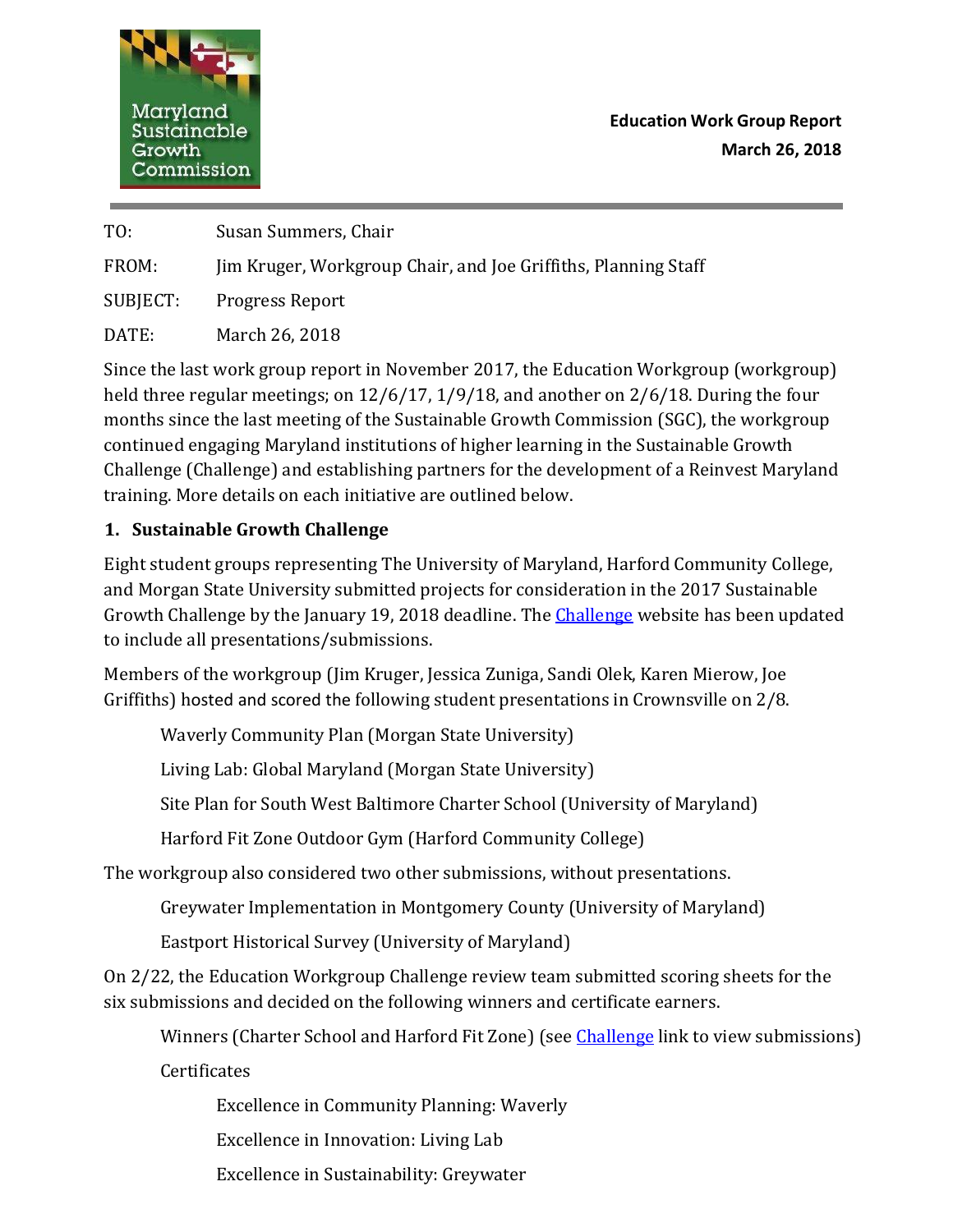Letters inviting winners to present at, and certificate earners to attend, the March 26 SGC meeting, were mailed in early March. Notification letters and invites were also mailed to University Presidents, Deans, and Department Heads. The winning presentations are the first item on the March 26 agenda.

## **2. Reinvest Maryland Professional Training**

Due to other work demands, significant progress on this training stalled in the four months since the Commission last met. In response to the need for more assistance, the workgroup reached out to two Maryland groups seeking partnerships on the development of the pilot program. The workgroup also decided to specifically focus the initial training on development design and density, and Karen Mierow continues to develop the program outline in accordance with this shift.

Developing Partnerships:

1. Southern Maryland Association of Realtors (SMAR)

SMAR has partnered with the Commission in previous years on the Sustainable Growth Challenge. Karen Mierow, an MDP Regional Planner for Southern Maryland, and member of the workgroup, invited David Jenkins of SMAR to join the January meeting of the workgroup, at which we discussed the potential for developing the training in collaboration and to meet the needs of both groups. Because of this discussion, the group decided to focus the initial training to be Module 2: Density, Design, and Economic Viability, as it has more direct relevance for a Realtor group. Karen and Joe will be joining the early April meeting of SMAR's education committee to further establish roles and next steps.

2. APA Maryland

Joe participates in APA Maryland's monthly meetings and joined their Professional Development Workgroup to become more involved in the organization's training programs. APA Maryland's Executive Committee has expressed an interest in supporting the development, organization, and marketing of any future Reinvest Maryland educational program. This is an evolving partnership, but one holding promise.

The following is a previous request from the workgroup, reiterated here:

The workgroup still desires to engage the rest of the Commission in the development of the training, as it could benefit many different audiences, including:

Local planning and other governmental staff Developers Citizen planners (Planning Commissioners, Boards of Zoning Appeals members) Elected officials Realtors Business Owners